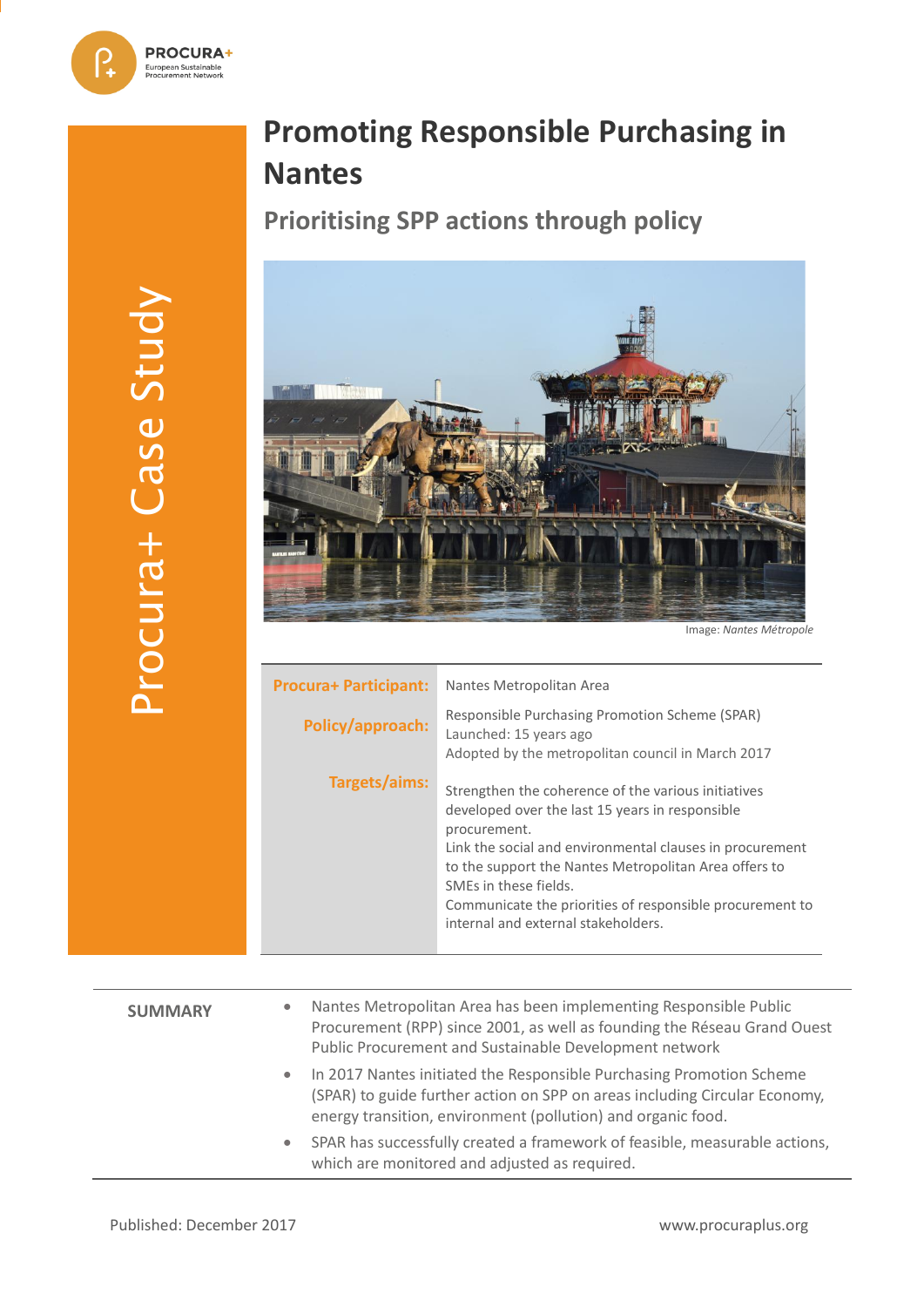

### **Background**

Nantes Métropole in Western France is home to 619 000 inhabitants (including 299 700 inhabitants in the City of Nantes). Over the last 25 years, the 24 cities composing the metropolitan area have transferred an increasing number of competences to the metropolitan level, including transport, energy, water and waste management, and economic development. To be more efficient, the decision was made to merge several teams from the City of Nantes and Nantes Métropole, including the public procurement team. Together the procurement budget is around €430 million per year (€120 million for the City of Nantes and €310 million for Nantes Métropole).

Nantes aims at being at the forefront of economic, social, environmental and democratic transitions by inventing more responsible development models that involve all relevant stakeholders. In 2011, Nantes launched a multi-stakeholder platform for the promotion of corporate social responsibility. In 2013, it was named European Green Capital, in particular due to its ambitious transport policy which reintroduced electric trams, developed bicycle infrastructure, and reduced all measures of air pollution below limit values. In 2016, it organised Climate Chance, the first international summit of non-governmental actors engaged in the fight against climate change.

Considering that public procurement is not only a technical decision, but has be in line with its political priorities, Nantes has developed numerous initiatives in the field of responsible procurement since 2001. These initiatives were integrated into its strategic policy documents, such as the city's Sustainable Development Plan adopted in 2004, its sustainable development Agenda 21 and its Climate Plan adopted in 2009.

Nantes welcomed that the role of public procurement in the achievement of social and environmental goals was recently strengthened in France with the passing of national laws on [Social](https://www.oecd.org/cfe/leed/05%20French%20Law%20on%20Social%20and%20Solidarity%20Enterprises%20FRANCE.pdf)  [and Solidarity Economy](https://www.oecd.org/cfe/leed/05%20French%20Law%20on%20Social%20and%20Solidarity%20Enterprises%20FRANCE.pdf) (July 2014) and [Energy Transition for Green Growth](http://www.gouvernement.fr/en/energy-transition) (August 2015). These are part of a wider aim to mobilise the country's largest public purchasers in line with the National Plan for Sustainable Purchasing (PNAD) and to make these policies intelligible to economic actors and operators. Nantes Métropole took these national legislations as an opportunity to strengthen its commitments and to reinforce their coherence.

Each of these initiatives has been developed in partnership with the local economic networks in order to favour their acceptance, in particular among SMEs, and to develop tools and criteria that are easy to handle for companies, while contributing to a better social and environmental impact.

Nantes is also actively involved in the exchange of best practices around responsible procurement with other public actors at the regional, the national and the European level. Cooperation is central to the Nantes SPP approach. As the area is governed via an intercommunal structure, the [Ville de](http://www.nantes.fr/home.html)  [Nantes](http://www.nantes.fr/home.html) and the wider [Nantes Métropole](http://www.nantesmetropole.fr/medias/fichier/0889-plan-climat-energiew_1318862758452.pdf?INLINE=FALSE) administrations must collaborate to manage local issues. By combining procurement functions, it is possible to make the buying exercise (and the final service) more efficient, and together the procurement budget is around €430 million per year (€120 million for Ville de Nantes and €310 million for Nantes Métropole).

Together with Angers and the Pays de la Loire Region, Nantes founded the [Réseau Grand Ouest Public](http://www.reseaugrandouest.fr/)  [Procurement and Sustainable Development](http://www.reseaugrandouest.fr/) network, which helps participating public authorities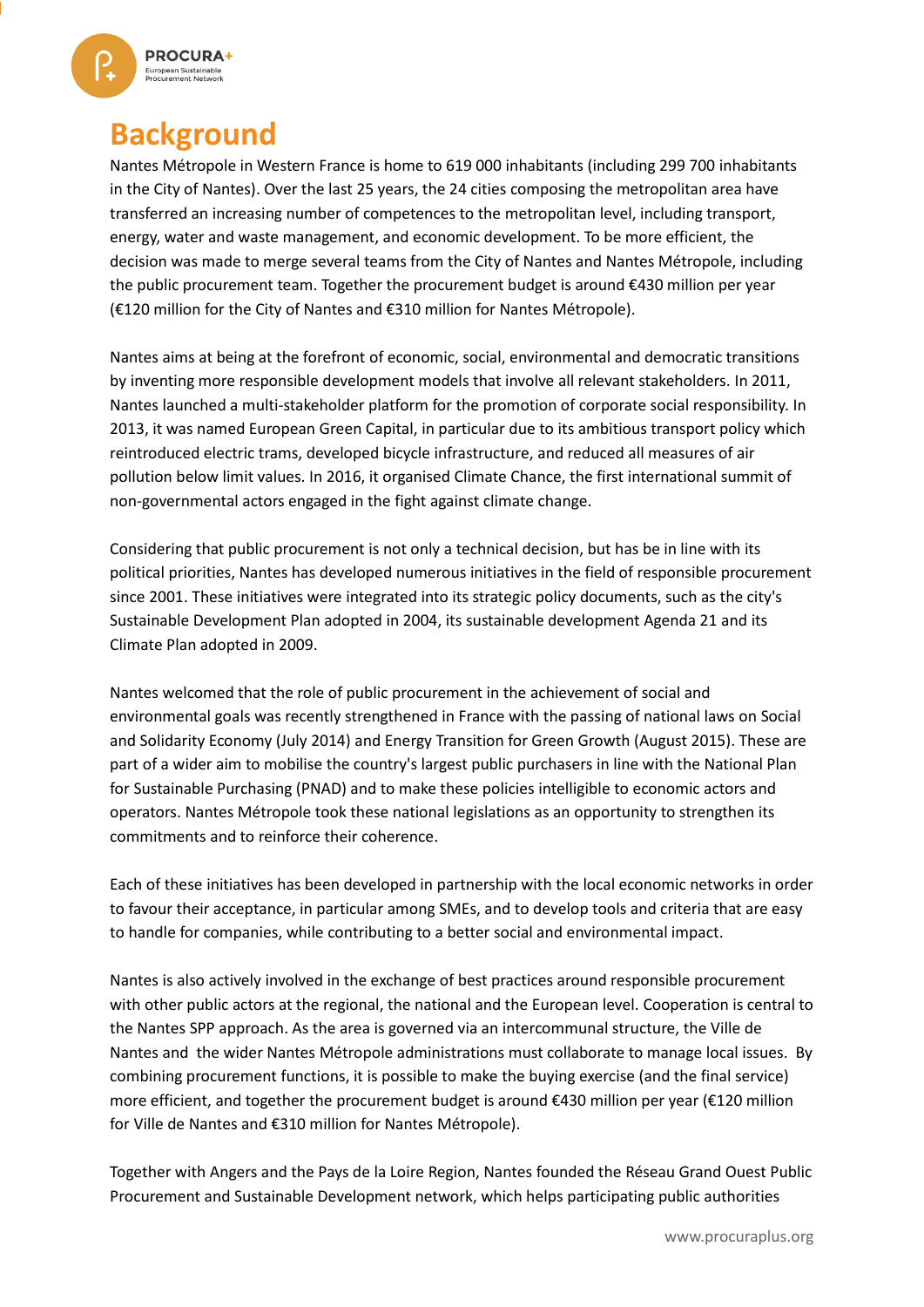

integrate social and sustainable criteria in procurement through the exchange of good practice and knowledge, and the pooling of resources and expertise. It is a member of French OBSAR (Observatory of Responsible Purchasing), and particularly involved in the working group on responsible public procurement within EUROCITIES. Nantes Métropole represents EUROCITIES in the innovative partnership on public procurement set up by the European Commission in the framework of the Urban Agenda.

## **Development of the approach**

Two dimensions of responsible procurement were identified as potential levers of wider public good. First, procurers must act in support of and in line with public policy, meaning encourage the development of businesses and other actors in a responsible way. Second, procurers must act as responsible buyers i.e. provide a good example of Corporate Social Responsibility (CSR), and act in line with what they expect and require from their providers.

Nantes Métropole and the City of Nantes have worked since 2010 with local stakeholders on developing criteria for CSR in public procurement procedures. These new social, environmental and economic criteria allow responsible companies to promote their overall performance when responding to a public procurement procedure. This mechanism is supported by the metropolitan CSR Platform (rse-nantesmetropole.fr) which brings together public and private actors to encourage, support and market responsible business practices and provides companies with a self-assessment tool for their economic, social and environmental performance.

In 2017, a Responsible Purchasing Promotion Scheme (SPAR) was adopted to strengthen the coherence of the numerous initiatives developed over the previous 15 years and to reinforce the links with the support the Nantes Metropolitan Area offers to SMEs in these fields. SPAR provides an internal guide for the implementation of further RPP, as well as presents the local authorities strategy to business and other relevant actors, and highlights practical methods and support available within the local area (i.e. CSR Platform). In short, SPAR sets out what has already been done, what this has achieved, and what is planned next.

### **Implementation of the approach**

As part of the SPAR programme, public policy from the realms of employment, economic development, equality, energy and environmental transition were considered through the lens of sustainable public purchasing, and translated into procurement devices/actions which would support these policy goals.

| Table 1: List of SPAR Action-Sheets |                                        |  |  |  |
|-------------------------------------|----------------------------------------|--|--|--|
| NEW BUSINESS MODELS                 | <b>Corporate Social Responsibility</b> |  |  |  |
|                                     | Circular Economy                       |  |  |  |
|                                     | Social and Solidarity Economy          |  |  |  |

SPAR included 11 action-sheets in three categories:

www.procuraplus.org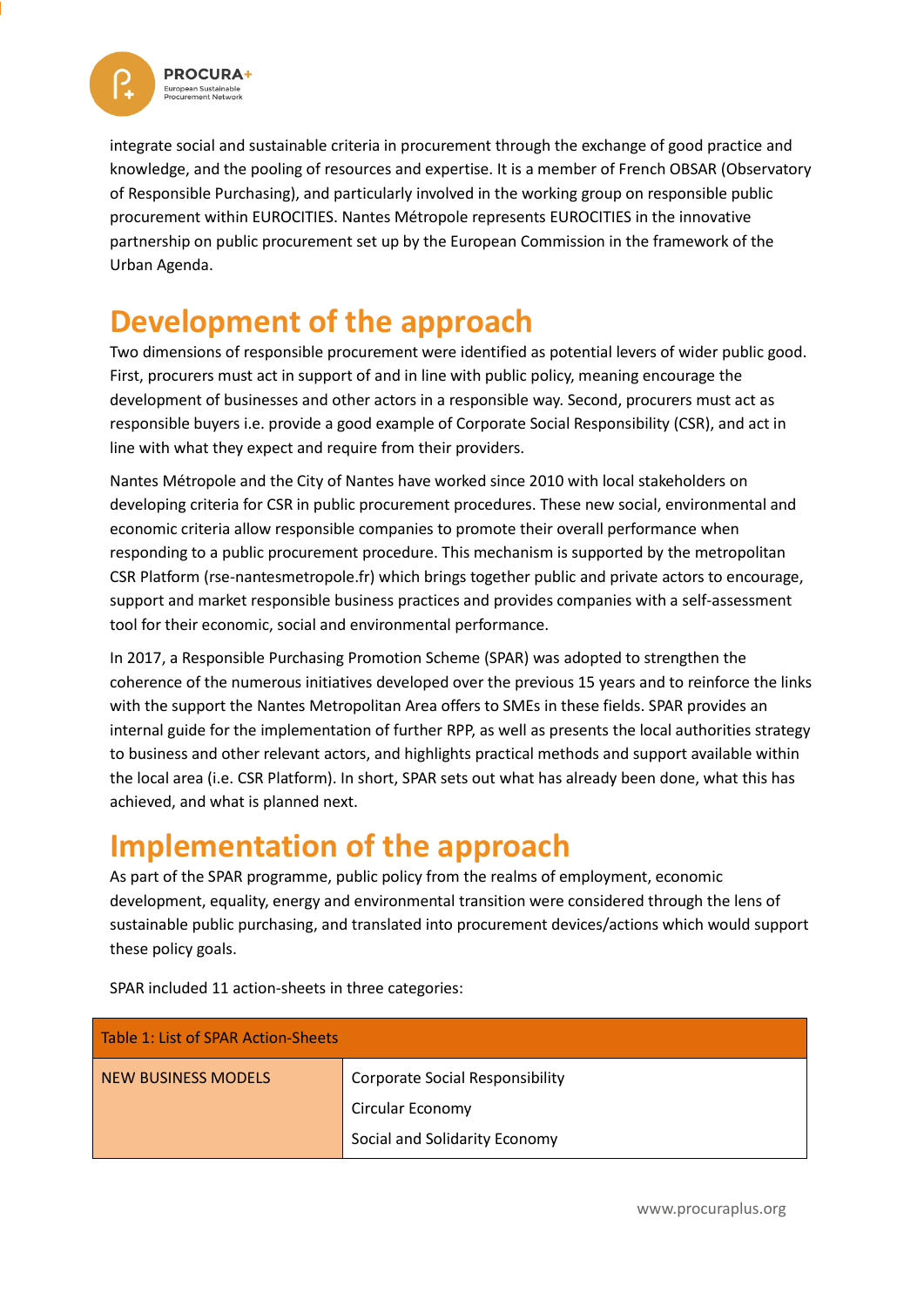

|                              | VSEs/SMEs                                             |
|------------------------------|-------------------------------------------------------|
|                              | Fair Trade                                            |
| <b>SOCIAL ASPECTS</b>        | Integration                                           |
|                              | Tackling discrimination                               |
|                              | Disability                                            |
| <b>ENVIRONMENTAL ASPECTS</b> | Energy Transition (energy - climate)                  |
|                              | Environment (air-health-water-biodiversity-pollution) |
|                              | Organic - short chain                                 |

These action-sheets each highlight:

- the area of public policy being targeted;
- the strategic direction of the action;
- targets achieved and exemplary initiatives;
- set operational targets which set out how an action would be incorporated into procurement;
- Set performance targets to be achieved by 2020.

For example, the components of the circular economy action sheet are set out below:

| <b>SPAR CIRCULAR ECONOMY ACTION SHEET</b>                                       |                                                                                            |  |  |  |  |
|---------------------------------------------------------------------------------|--------------------------------------------------------------------------------------------|--|--|--|--|
| <b>Public Policies:</b>                                                         | Strategic directions for actions:                                                          |  |  |  |  |
| Economic development and<br>٠<br>employment                                     | promote the development of a circular<br>$\bullet$<br>economy by using the lever of public |  |  |  |  |
| <b>Energy transition</b>                                                        | procurement on seven elements of<br>circular economy (i.e. eco-design etc.)                |  |  |  |  |
| Waste (prevention and management)                                               |                                                                                            |  |  |  |  |
| <b>Buildings - Highways</b>                                                     |                                                                                            |  |  |  |  |
| Research-Innovation                                                             |                                                                                            |  |  |  |  |
|                                                                                 |                                                                                            |  |  |  |  |
| <b>Operational targets of the initiative:</b>                                   | Targets achieved and exemplary initiatives:                                                |  |  |  |  |
| Support the demonstrators (high                                                 | 100% recycled paper                                                                        |  |  |  |  |
| potential projects) identified in the local<br>area                             | Recovery of organic waste from the<br>central kitchen                                      |  |  |  |  |
| Biowaste: collection of biowaste and<br>food waste to turn it into compost that | Building waste recovery (demolition)                                                       |  |  |  |  |
| can be used in the city's peri-urban<br>agriculture                             | Recycling/recovery of lamps as part of<br>the street lighting contracts                    |  |  |  |  |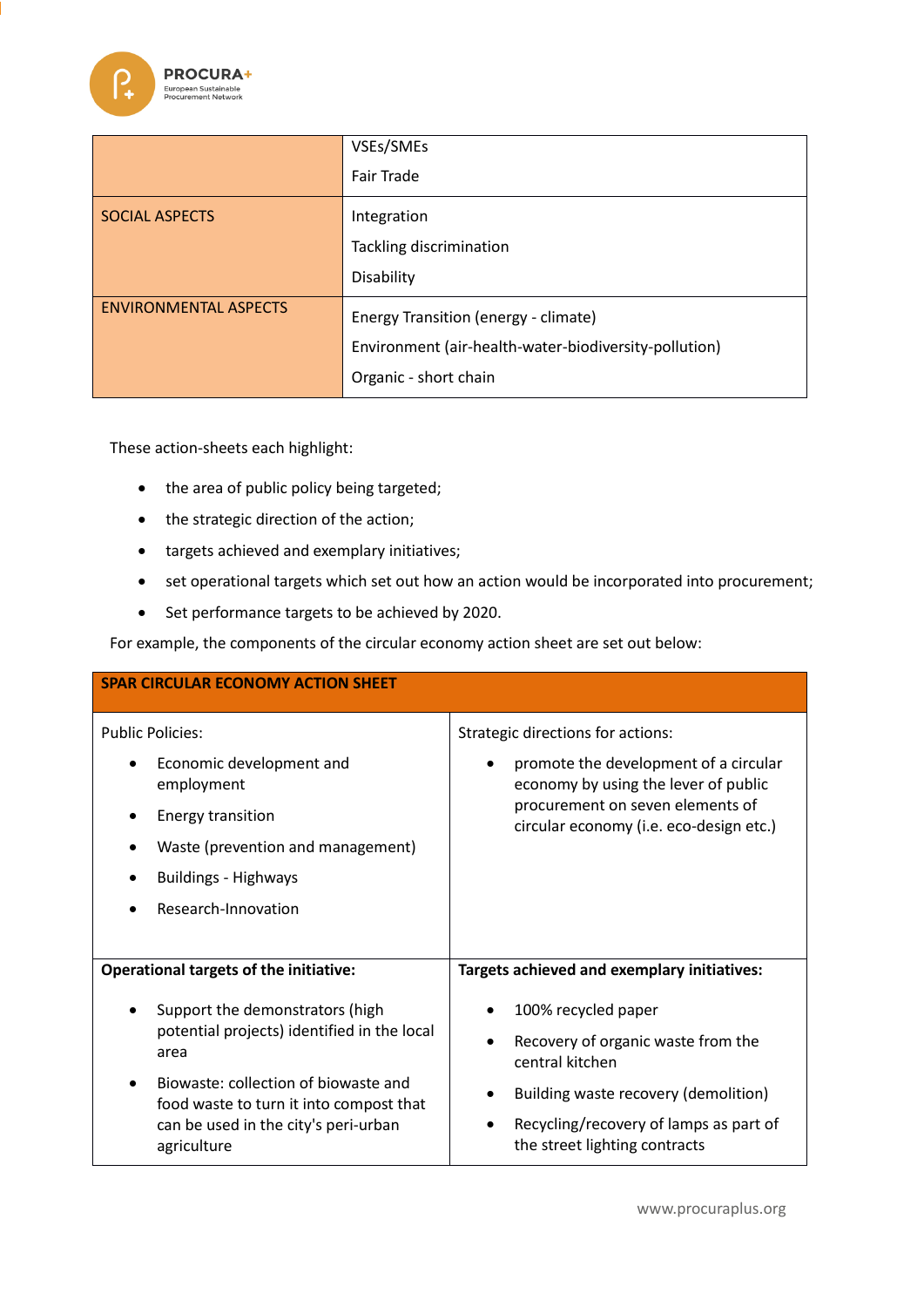

 Small equipment: optimise collection and re-use in local area (i.e. furniture, bicycles, textiles) Packaging and containers: improve the recycling ratio of paper, cardboard and plastics Life cycle assessment: incorporate performance of use and end of life. Roadworks: contracts for screening and re-use of bank gravel, and roadworks contracts with in-situ recycling of pavement.

#### **2020 Performance Targets:**

Energy Transition Act Targets:

- Recovery of 70% of waste from construction and public works generated by Nantes Métropole
- Requirement to prioritize the use of materials from reuse and recycling for public construction or road maintenance supply contracts (50% en masse for 2017, 60% in 2020)

Targets of the CODEC (Circular Economy Waste Performance Agreement):

- Reduction of mixed household waste by at least 1% per year or 3% in 3 years (kg/head)
- Overall recovery rate (material, organic and energy) achieved and stabilised at an overall recovery rate of 93% (based on tonnage of waste excluding rubble)
- 3 industrial and local ecology initiatives launched
- Monitoring of the rate of reduction of waste produced by the local area and sent to landfill, and numbers of companies engaged in eco-design or functionality savings initiatives.

Qualitative targets:

- Incorporate circular economy criteria or requirements in all contracts constituting a priority sector or target i.e. foodstuffs, construction work
- Incorporation of these terms or criteria (incentive effect) in stages for other contracts.

A SPAR Governance scheme has been designed to ensure the development, implementation and monitoring of action taken through public procurement:

- At the political level, all relevant elected members of the metropolitan council are informed about the upcoming investments in order to collectively decide on the social and environmental clauses to be preferred for each of them. These members also regularly evaluate the impact of the SPAR.
- At the technical level, the public procurement team works jointly with a network of CSR ambassadors in each directorate to support the operational directorates in integrating social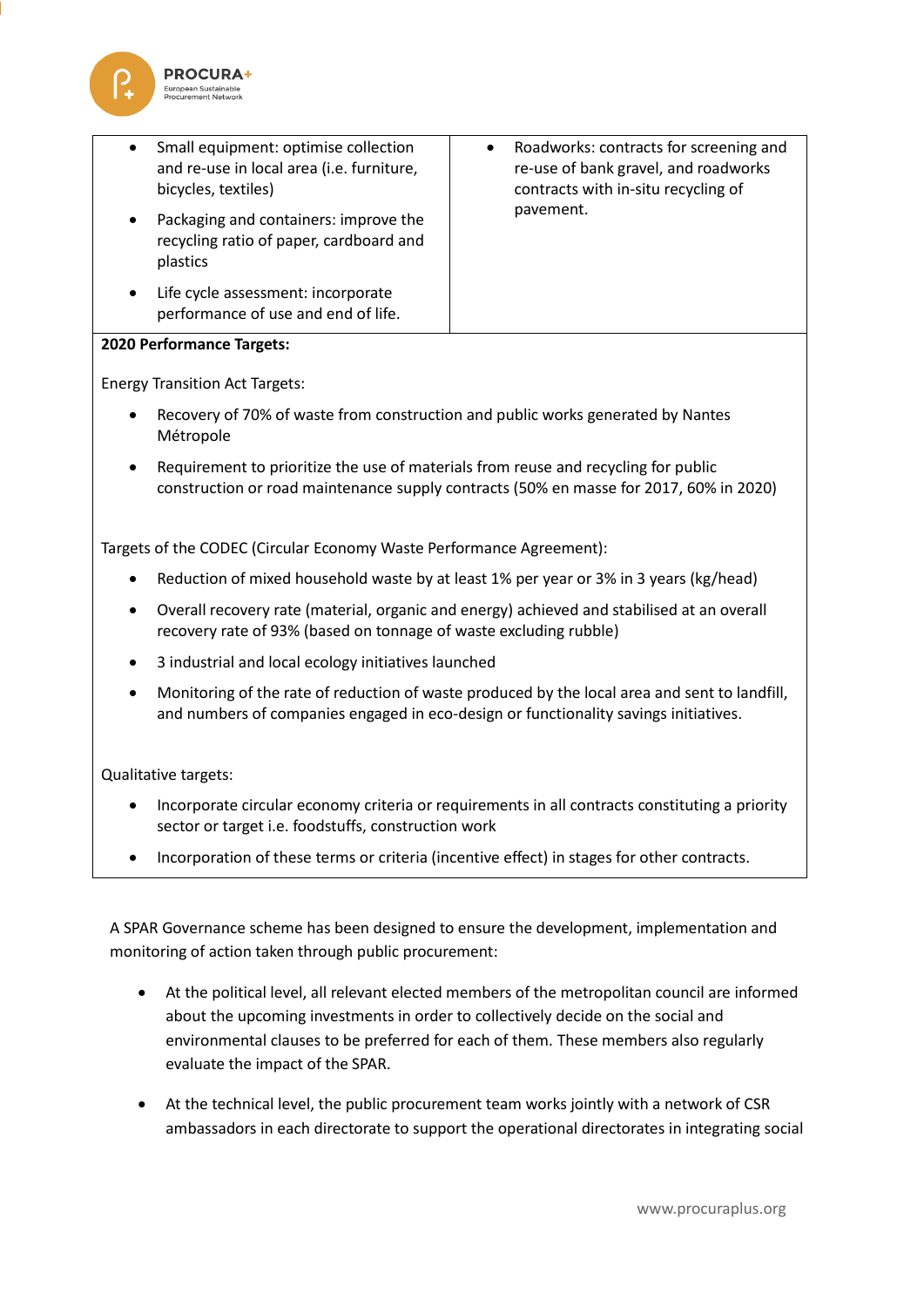

and environmental clauses into their purchasing and to evaluate the quality of the offers in this field.

### **Results**

Key achievements of Nantes 15 years commitment to RPP include:

- Integration clauses in works and cleaning services contracts;
- Carbon clauses in roadworks, street lighting, waste collection contracts;
- CSR clauses in cleaning and printing contracts;
- Clauses related to combating discrimination in five trial contracts;
- Purchase of eco-friendly supplies (cleaning products, wood, paper, furniture, organic food etc.) or high energy performance (vehicles, computers etc.);
- Use of adapted/protected organisations through set-asides (laundry, building, parks etc.).

#### **Lessons learned**

It is essential to identify priorities, define a perimeter and create a framework of actions which take into account two criteria - feasibility and measurability. At the same time, following the lead already set by those motivated and engaged in sustainable procurement approaches provides a valuable lever for wider action.

Internal organisation and the need for dedicated resources can be a brake on implementation, and it is essential that the ambition of the strategy is adjusted to reflect available resources. One method to achieve this is through the annual measurement of the impact of actions implemented, in order to enable that progress is tracked and any necessary readjustments made.

Defining, monitoring and updating the social and environmental criteria included into public procurement policy in partnership with all stakeholders is of central importance to the success of responsible procurement, and requires the identification of dedicated resources and the implementation of appropriate verification tools.

#### **CONTACT**

**Patricia Dupré-Cormerais** Project Officer patricia.dupre-cormerais@nantesmetropole.fr

[Procura+ Participant page](http://www.procuraplus.org/participants/public-authorities/nantes/)